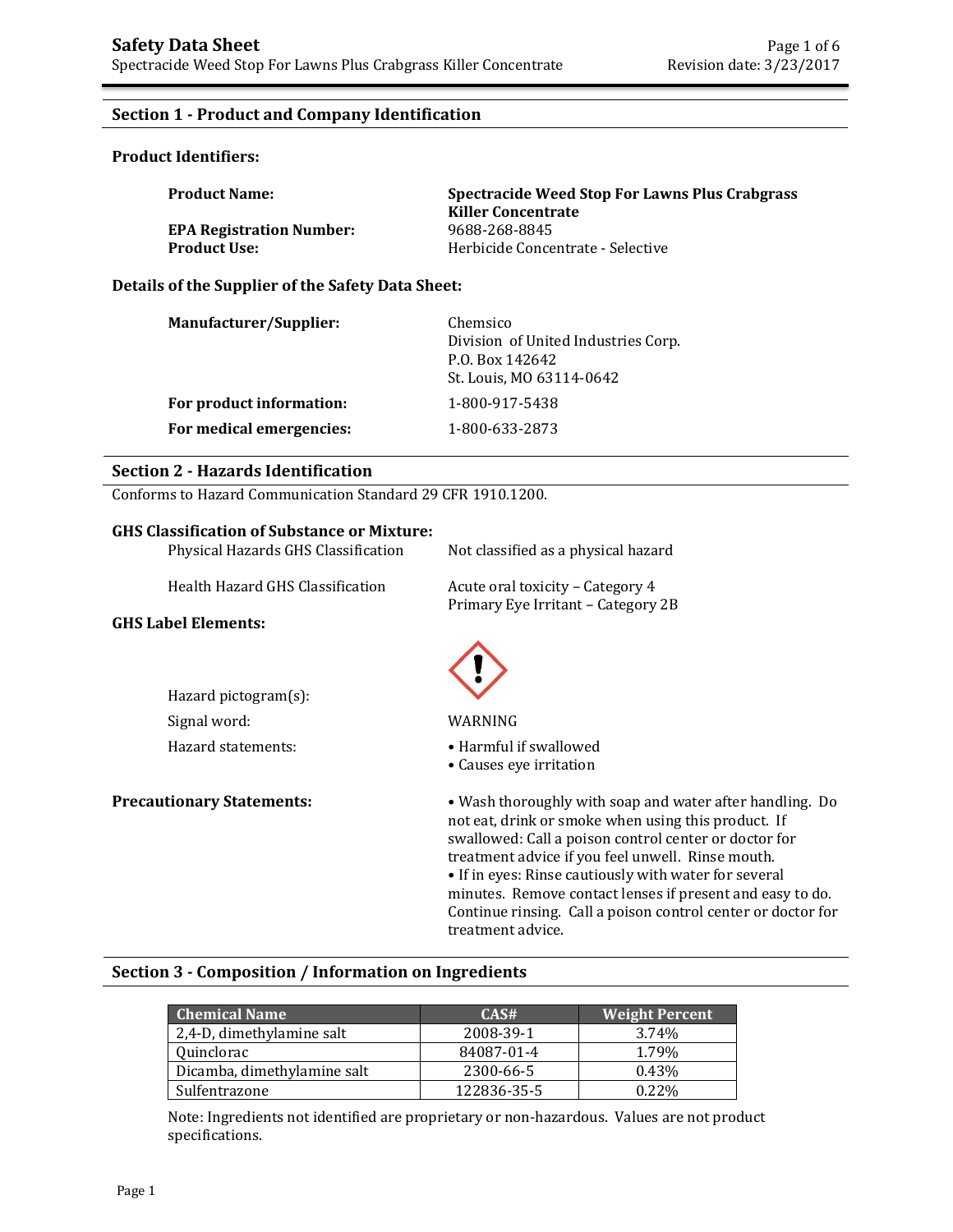# **Eye contact: Exercise 3** Hold eye open and rinse slowly and gently with water for 15-20 minutes. Remove contact lenses, if present, after the first 5 minutes, then continue rinsing. Call a poison control center or doctor for treatment advice. **Skin contact:** No special requirements **Inhalation:** No special requirements **Ingestion:** Call a poison control center or doctor immediately for treatment advice. Have person sip water if able to swallow. Do not induce vomiting unless told to do so by a poison control center or doctor. Do not give anything by mouth to an unconscious person. **Notes to physician:** None **General advice:** If you feel unwell, seek medical advice (show the label where possible). Ensure that medical personnel are aware of the material(s) involved, and take precautions to protect themselves. Keep out of reach of children.

#### **Section 4 - First Aid Measures**

## **Section 5 - Fire Fighting Measures**

| <b>Flammable properties:</b>                   | Not flammable by OSHA criteria.                                                                                                                                                                                                              |
|------------------------------------------------|----------------------------------------------------------------------------------------------------------------------------------------------------------------------------------------------------------------------------------------------|
| Suitable extinguishing media:                  | Water fog, foam, $CO2$ , dry chemical                                                                                                                                                                                                        |
| Unsuitable extinguishing media:                | Not available                                                                                                                                                                                                                                |
| Specific hazards arising from the<br>chemical: | Container may melt and leak in heat of fire. Do not allow<br>run-off from firefighting to enter drains or water courses.                                                                                                                     |
| Protective equipment for firefighters:         | Firefighters should wear full protective clothing including<br>self-contained breathing apparatus.                                                                                                                                           |
| <b>Hazardous combustion products:</b>          | None known                                                                                                                                                                                                                                   |
| Sensitivity to mechanical impact:              | None known                                                                                                                                                                                                                                   |
| <b>Explosion data:</b>                         | Not available                                                                                                                                                                                                                                |
| Sensitivity to static discharge:               | Not available                                                                                                                                                                                                                                |
| <b>Personal precautions:</b>                   | Keep unnecessary personnel away. Do not touch or walk<br>through spilled material. Do not touch damaged containers<br>or spilled material unless wearing appropriate protective<br>clothing. Keep people away from and upwind of spill/leak. |

#### **Section 6 - Accidental Release Measures**

| <b>Personal precautions:</b>       | Remove all sources of ignition. Wear personal protective<br>equipment. Wash thoroughly after handling.                                               |
|------------------------------------|------------------------------------------------------------------------------------------------------------------------------------------------------|
| For emergency responders:          | If specialized clothing is required to deal with the spillage,<br>take note of any information in Section 8 on suitable and<br>unsuitable materials. |
| <b>Environmental precautions:</b>  | Avoid dispersal of spilled material and runoff and contact<br>with soil, waterways, drains and sewers.                                               |
| <b>Methods for containment and</b> |                                                                                                                                                      |
| cleaning up:                       | Stop leak if without risk. Move containers from spill area.                                                                                          |
|                                    | Before attempting clean up, refer to hazard data given                                                                                               |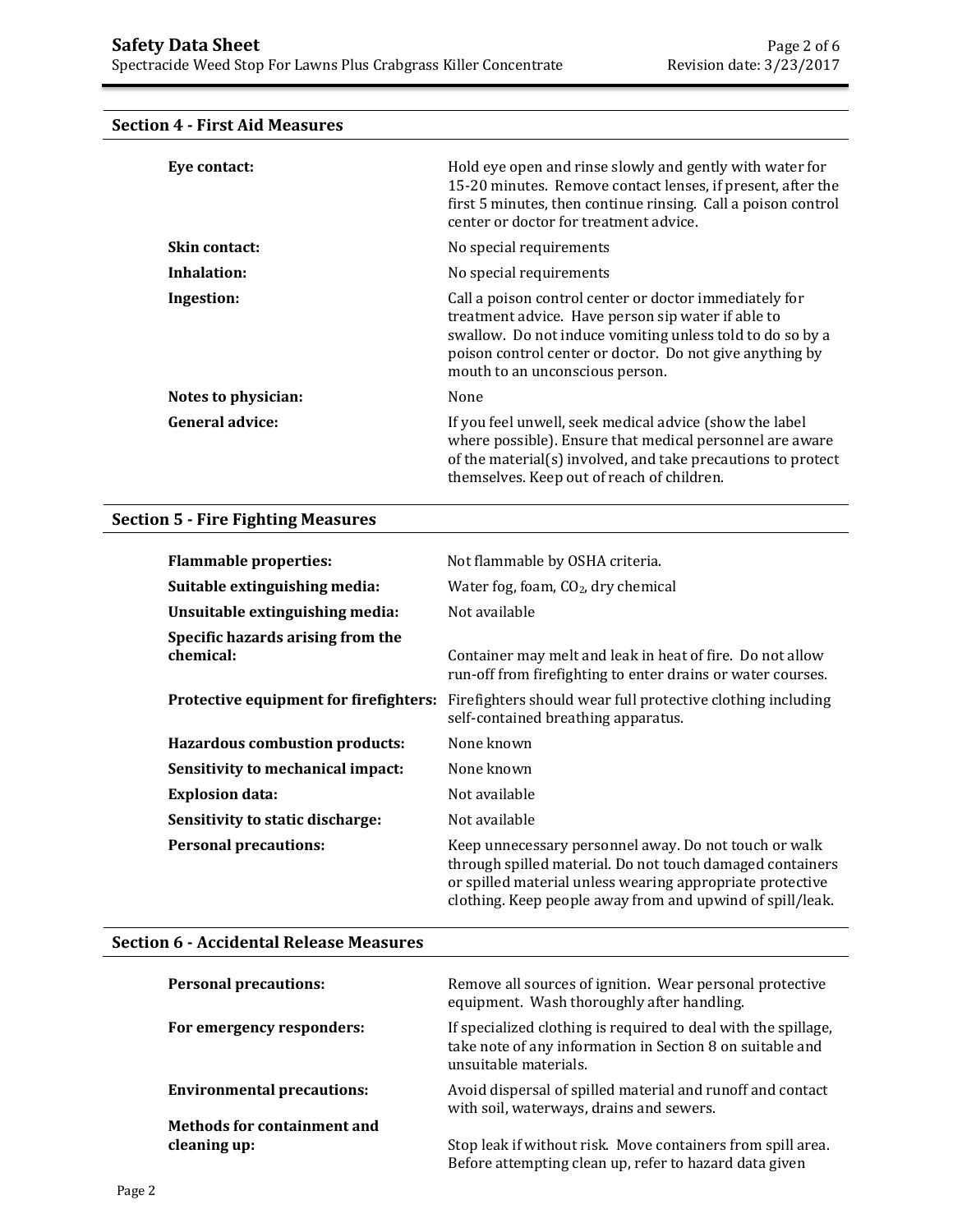above. Small spills may be absorbed with earth, sand or absorbent material swept up and placed in suitable, covered, and labeled containers. Prevent large spills from entering sewers or waterways. Contact emergency services and supplier for advice. Never return spills in original containers for re-use.

## **Section 7 - Handling and Storage**

| <b>Precautions for safe handling:</b> | Put on appropriate personal protective equipment (see<br>Section 8). Do not use near heat, open flame or any other<br>ignition source. Take measures to prevent the buildup of<br>electrostatic charge. Avoid contact with skin, eyes and<br>clothing. Use an appropriate respirator when adequate<br>ventilation is not available. Avoid breathing vapors or |
|---------------------------------------|---------------------------------------------------------------------------------------------------------------------------------------------------------------------------------------------------------------------------------------------------------------------------------------------------------------------------------------------------------------|
| Storage:                              | spray mists of the product.<br>Store product in a cool, dry place, out of reach of children.<br>Keep container closed when not in use. Keep away from<br>food, drink and animal feedingstuffs. Keep tightly closed.<br>Non-refillable container. Do not reuse or refill this<br>container. Place in trash or offer for recycling if available.                |

# **Section 8 - Exposure Controls / Personal Protection**

#### **Exposure guidelines:**

| <b>Components with Occupational Exposure Limits</b> |                 |                        |                  |     |                     |     |                 |
|-----------------------------------------------------|-----------------|------------------------|------------------|-----|---------------------|-----|-----------------|
|                                                     |                 | <b>Exposure Limits</b> |                  |     |                     |     |                 |
|                                                     | <b>OSHA PEL</b> |                        | <b>ACGIH TLV</b> |     | <b>Supplier OEL</b> |     |                 |
| <b>Chemical name</b>                                |                 | ppm                    | $mg/m^3$         | ppm | $mg/m^3$            | ppm | $mg/m^3$        |
| 2,4-D, dimethylamine salt                           | TWA             |                        | 10               |     | 10                  |     | 10              |
| Quinclorac                                          | TWA             |                        | Not established  |     | Not established     |     | Not established |
| Dicamba, dimethylamine salt                         | TWA             |                        | Not established  |     | 0.5                 |     | 0.5             |
| Sulfentrazone                                       | TWA             | 200                    |                  | 50  |                     |     | Not listed      |

**Engineering controls:** General ventilation normally adequate.

#### **Personal protective equipment:**

| Eye/Face protection:            | During application, prevent entry into eyes. Wear safety<br>glasses with side shields if using in large applications.                                                                 |
|---------------------------------|---------------------------------------------------------------------------------------------------------------------------------------------------------------------------------------|
| Skin and body protection:       | Wash hands after application. When using this product,<br>wear long-sleeved shirt, long pants, socks, shoes and<br>rubber gloves.                                                     |
| <b>Respiratory protection:</b>  | Where exposure guideline levels may be exceeded, use an<br>approved NIOSH respirator.                                                                                                 |
| General hygiene considerations: | Handle in accordance with good industrial hygiene and<br>safety practice. When using, do not eat or drink. Wash<br>hands before breaks and immediately after handling the<br>product. |

#### **Section 9 - Physical & Chemical Properties**

| Appearance: | Clear |  |
|-------------|-------|--|
| Color:      | Brown |  |
| - - - ີ     |       |  |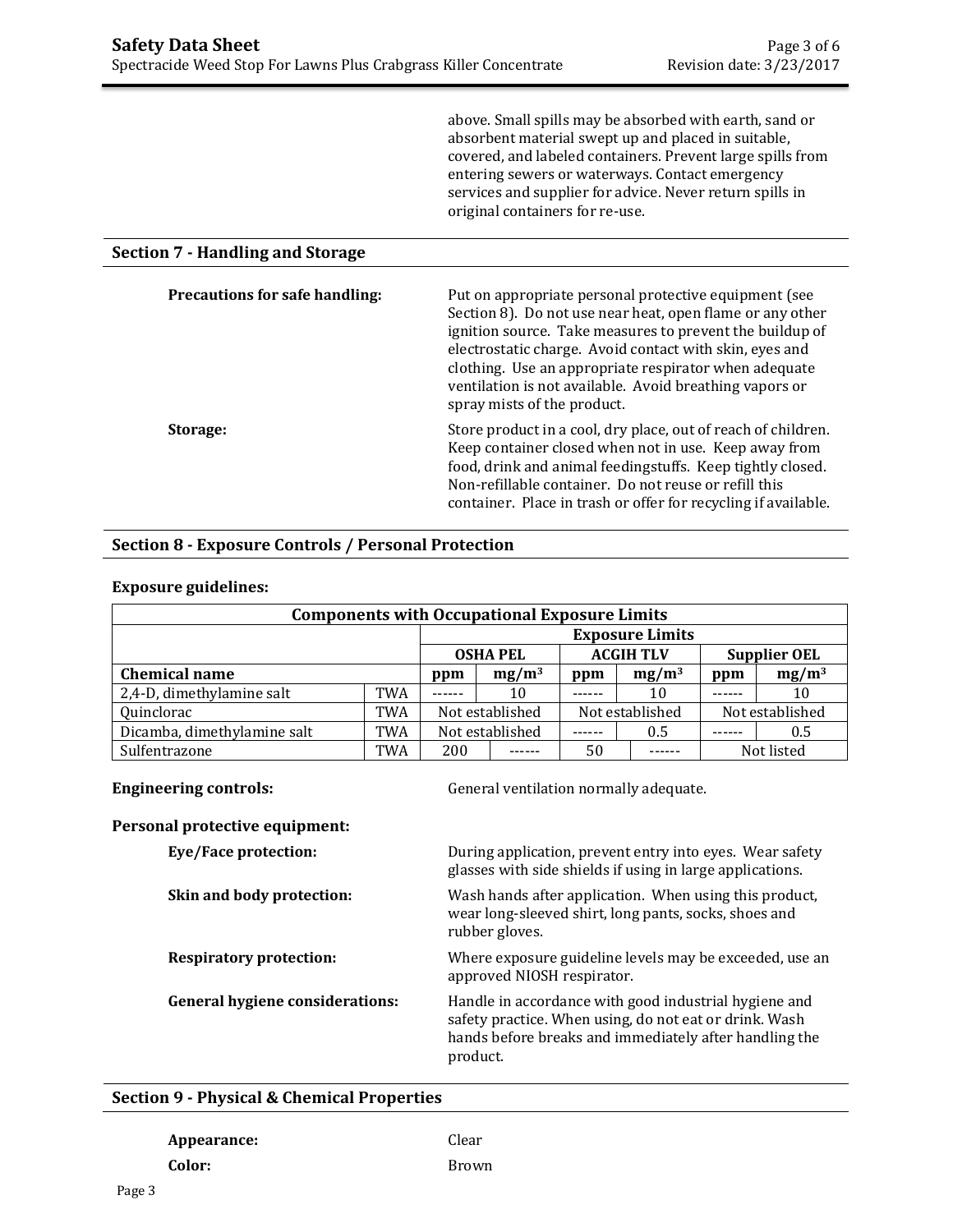| <b>Physical state:</b>                             | Liquid            |
|----------------------------------------------------|-------------------|
| Odor:                                              | Musky             |
| Odor threshold:                                    | No data available |
| pH:                                                | $6.0 - 9.0$       |
| <b>Melting point:</b>                              | No data available |
| <b>Freezing point:</b>                             | No data available |
| <b>Boiling point:</b>                              | No data available |
| <b>Flash point:</b>                                | $>200^{\circ}$ F  |
| <b>Evaporation rate:</b>                           | No data available |
| Flammability limits in air,<br>lower, % by volume: | No data available |
| Flammability limits in air,<br>upper, % by volume: | No data available |
| Vapor pressure:                                    | No data available |
| Vapor density:                                     | No data available |
| Relative density @ 20°C:                           | 1.02              |
| Octanol/water coefficient:                         | No data available |
| Auto-ignition temperature:                         | No data available |
| <b>Decomposition temperature:</b>                  | No data available |
| Solubility:                                        | Soluble in water  |
| % Volatile organic compounds:                      | No data available |

# **Section 10 - Chemical Stability & Reactivity Information**

# **Reactivity**

| Conditions to avoid:<br>Incompatible materials:        | Do not mix with other chemicals.<br>Avoid strong oxidizers. |
|--------------------------------------------------------|-------------------------------------------------------------|
| <b>Chemical stability</b><br><b>Product stability:</b> | Stable under recommended storage conditions.                |
| <b>Other</b>                                           |                                                             |
| Hazardous decomposition products:                      | None known                                                  |
| <b>Possibility of hazardous reactions:</b>             | Hazardous polymerization does not occur.                    |

# **Section 11 - Toxicological Information**

| Primary eye irritation:  | Causes moderate eye irritation (EPA tox. category III) |
|--------------------------|--------------------------------------------------------|
| Primary skin irritation: | Non-irritating (EPA tox. category IV)                  |
| Acute dermal:            | $LD_{50}$ > 5000 mg/kg (EPA tox. category IV)          |
| <b>Acute inhalation:</b> | $LC_{50}$ > 2 mg/L (EPA tox. category IV)              |
| Acute oral:              | $LD_{50}$ > 500 mg/kg (EPA tox. category IV)           |
| Sensitization:           | Not a skin sensitizer.                                 |
| <b>Chronic effects:</b>  | No data available                                      |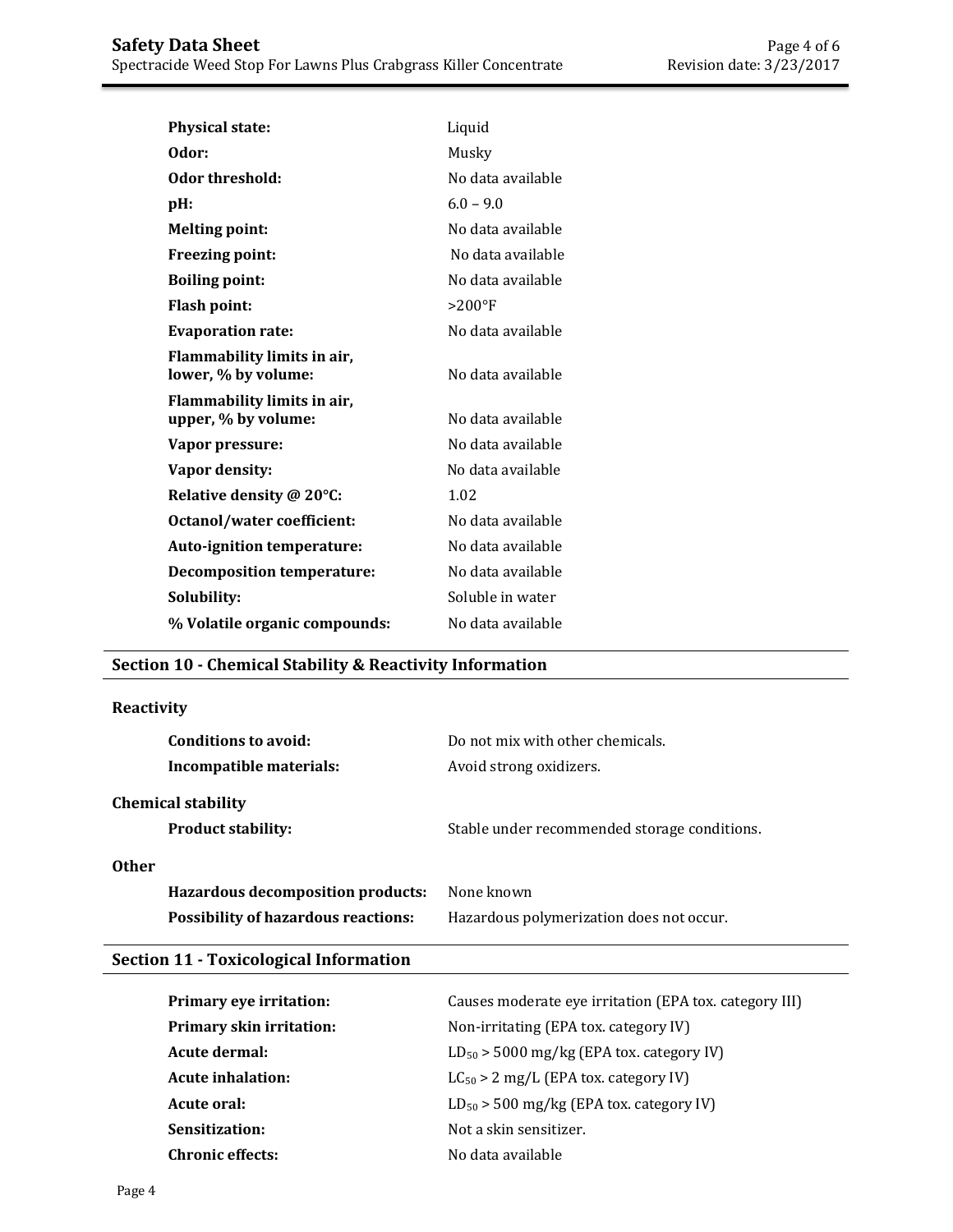| Carcinogenicity:             | No data available |
|------------------------------|-------------------|
| Mutagenicity:                | No data available |
| <b>Reproductive effects:</b> | No data available |
| Teratogenicity:              | No data available |
| <b>Ecotoxicity:</b>          | No data available |

## **Section 12 - Ecological Information**

| <b>Environmental effects:</b>     | No data available |
|-----------------------------------|-------------------|
| <b>Aquatic toxicity:</b>          | None              |
| Persistence / degradability:      | No data available |
| Bioaccumulation / accumulation:   | No data available |
| <b>Partition coefficient:</b>     | No data available |
| Mobility in environmental media:  | No data available |
| <b>Chemical fate information:</b> | No data available |
|                                   |                   |

## **Section 13 - Disposal Considerations**

| Waste codes:                            | Not available                                          |
|-----------------------------------------|--------------------------------------------------------|
| Disposal instructions:                  | Dispose in accordance with all applicable regulations. |
| Waste from residues/unused<br>products: | Not available                                          |
| Contaminated packaging:                 | Not available                                          |

# **Section 14 - Transportation Information**

| <b>U.S. Department of Transportation</b> |               |  |  |
|------------------------------------------|---------------|--|--|
| (DOT):                                   | Not regulated |  |  |
| IATA:                                    | Not regulated |  |  |
| IMDG:                                    | Not regulated |  |  |

# **Section 15 - Regulatory Information**

| 29 CFR 1910.1200 hazardous chemical   |               |
|---------------------------------------|---------------|
| <b>Occupational Safety and Health</b> |               |
| <b>Administration (OSHA):</b>         | Nο            |
| <b>CERCLA (Superfund) reportable</b>  |               |
| quantity:                             | Not available |

### **Hazard categories**

## **Superfund Amendments and Reauthorization Act of 1986 (SARA):**

| Immediate Hazard                | No. |
|---------------------------------|-----|
| Delayed Hazard                  | No  |
| Fire Hazard                     | No  |
| Pressure Hazard                 | No  |
| Reactivity Hazard               | No  |
| Section 302 extremely hazardous |     |
| Substance:                      |     |